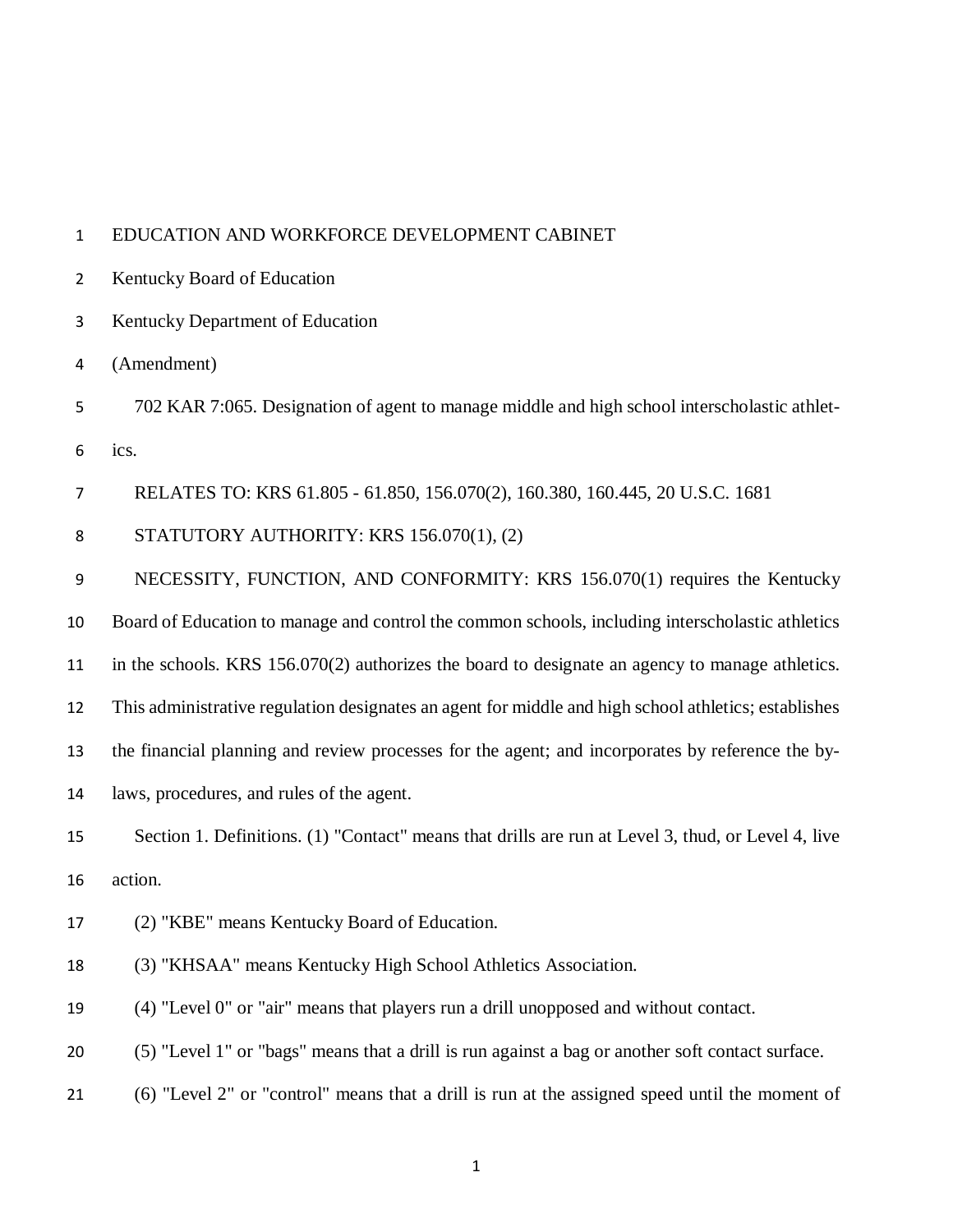contact; one (1) player is predetermined the winner by the coach; contact remains above the waist, and players stay on their feet.

 (7) "Level 3" or "thud" means that a drill is run at the assigned speed through the moment of contact; there is not a predetermined winner; contact remains above the waist; players stay on their feet, and a quick whistle ends the drill.

 (8) "Level 4" or "live action" means that a drill is run in game-like conditions and is the only time that players are taken to the ground.

(9) "Non-contact" means that drills are run at Level 0, air; Level 1, bags; or Level 2, control.

(10) "OCR" means Office for Civil Rights.

Section 2. The KHSAA shall be the Kentucky Board of Education's agent to manage interscho-

 lastic athletics at the middle and high school level in the common schools, including a private school desiring to associate with KHSAA or to compete with a common school.

 Section 3. To remain eligible to maintain the designation as the agent to manage interscholastic high school athletics, the KHSAA shall:

 (1) Accept four (4) at-large members appointed by the Kentucky Board of Education to its high school Board of Control;

(2) Sponsor an annual meeting of its member high schools;

 (3) Provide for each member high school to have a vote on the KHSAA constitution and bylaw changes submitted for consideration;

 (4) Provide for high school regional postseason tournament net revenues to be distributed to the member high schools in that region participating in that sport, utilizing a share approach deter-mined by the high schools within that region playing that sport;

(5) Provide for students desiring to participate at the high school level (regardless of the level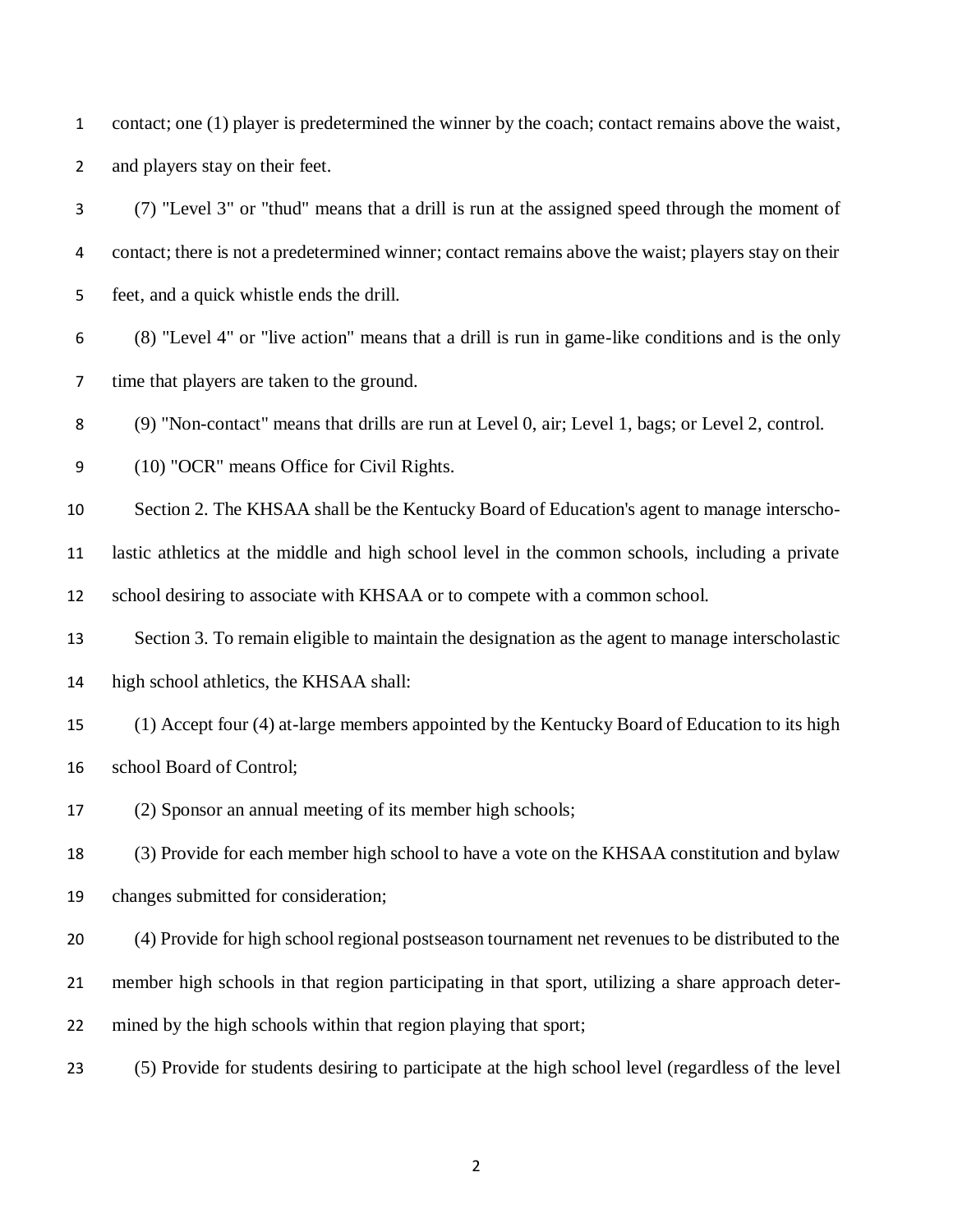of play) to be enrolled in at least grade seven (7) unless the student has participated at the high 2 school level before the 2014 - 2015 school year;

 (6) Require its governing body to annually establish goals and objectives for its commissioner 4 and perform a self-assessment and submit the results annually to the KBE by December 31; (7) Advise the Department of Education of all legal action brought against the KHSAA; (8) Permit a board of control member to serve a maximum of two (2) consecutive four (4) year terms with no region represented for more than eight (8) consecutive years; (9) Employ a commissioner and evaluate that person's performance annually by October 31, and establish all staff positions upon recommendation of the commissioner; (10) Permit the commissioner to employ other personnel necessary to perform the staff respon- sibilities; (11) Permit the Board of Control to assess fines on a member high school; (12) Utilize a trained independent hearing officer instead of an eligibility committee for a high school athletic eligibility appeal; (13) Establish a philosophical statement of principles to use as a guide in a high school eligi- bility case; (14) Conduct continual cycles of field audits of the association's entire high school member- ship, which provides that each high school is audited regarding each school's compliance with 20 U.S.C. Section 1681 (Title IX) and submit annual summary reports, including the highlighting of any potential deficiencies in OCR compliance to the Kentucky Board of Education;

 (15) As a condition precedent to high school membership, require each member high school 22 and superintendent to annually submit a written certification of compliance with 20 U.S.C. Section 1681 (Title IX);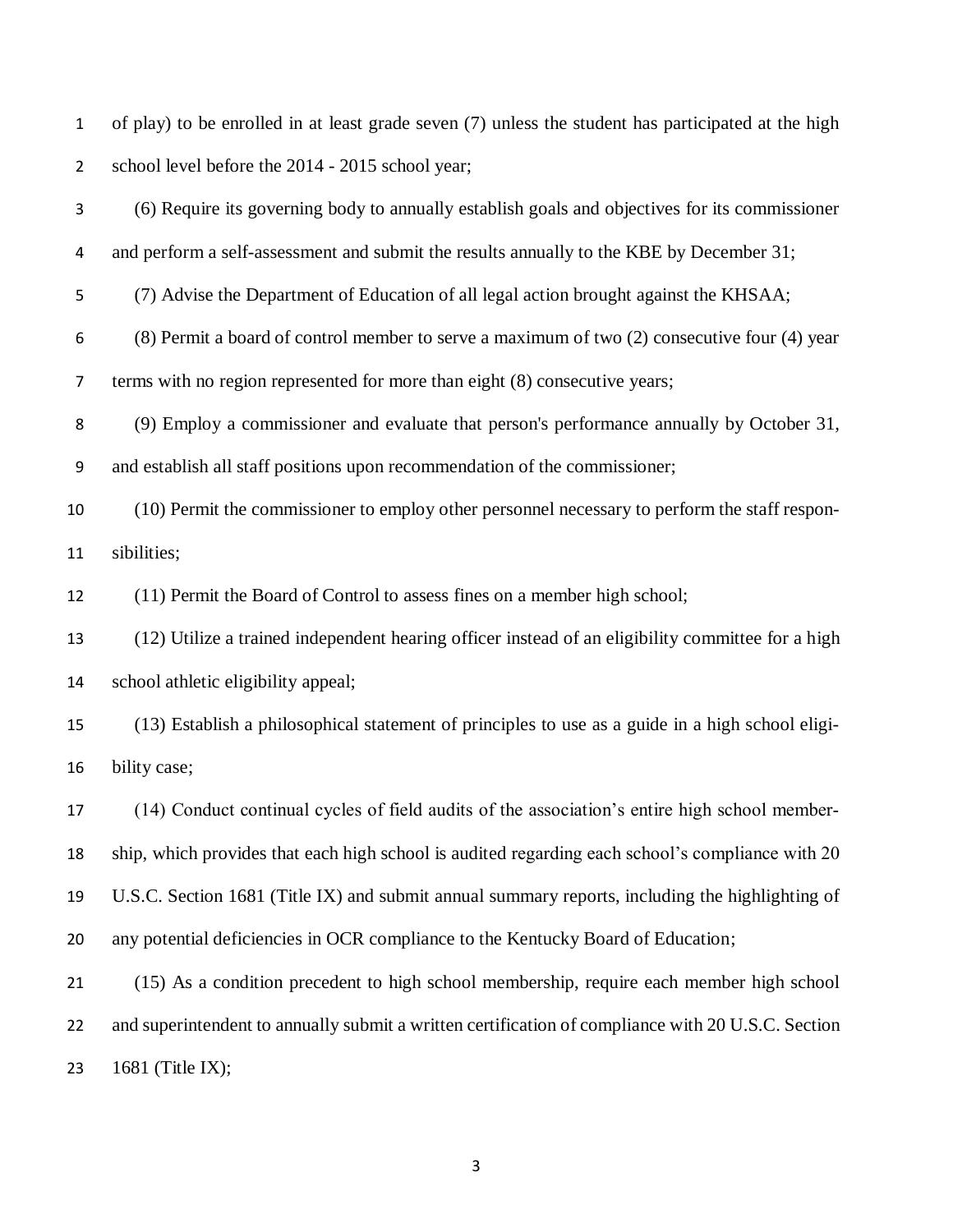(16) Conduct all meetings related to high school athletics in accordance with KRS 61.805 through 61.850;

 (17) Provide written reports of any investigations into possible violations of statute, adminis- trative regulation, KHSAA Constitution, KHSAA Bylaws, and other rules governing the conduct of high school interscholastic athletics conducted by KHSAA or their designees to the superinten- dent and principal of the involved school district and school before being made public; (18) Not punish or sanction, in any manner, a school, student, coach, or administrator for al- lowing a student to play in an athletic contest or practice with the team during a time when an order of a court of competent jurisdiction permits the student to participate or otherwise stays or enjoins enforcement of a KHSAA final decision on eligibility; and (19) Require any student enrolled initially in grade seven (7) through twelve (12) who is repeat- ing a grade for any reason, to be ineligible, during the school year that the grade is repeated, to compete in an interscholastic athletics competition at any level. Section 4. To remain eligible to maintain the designation as the agent to manage interscholastic athletics at the middle school level, the KHSAA shall implement the following requirements for all participants in middle school interscholastic athletics, distribute these requirements to all mid- dle schools, and publish via the KHSAA Web site: (1) Require that these provisions apply to all middle school interscholastic athletics. The fol-

 lowing indicates that a team is representative of a school and classified as middle school athletics: (a) The contest, event, or tournament is sponsored by a school or combined group of schools;

(b) Competitors wear a school-issued uniform;

(c) The contest, event, or tournament is sponsored by an outside entity as a school entry event,

which is advertised or promoted as a school event, whether or not an entry fee is required;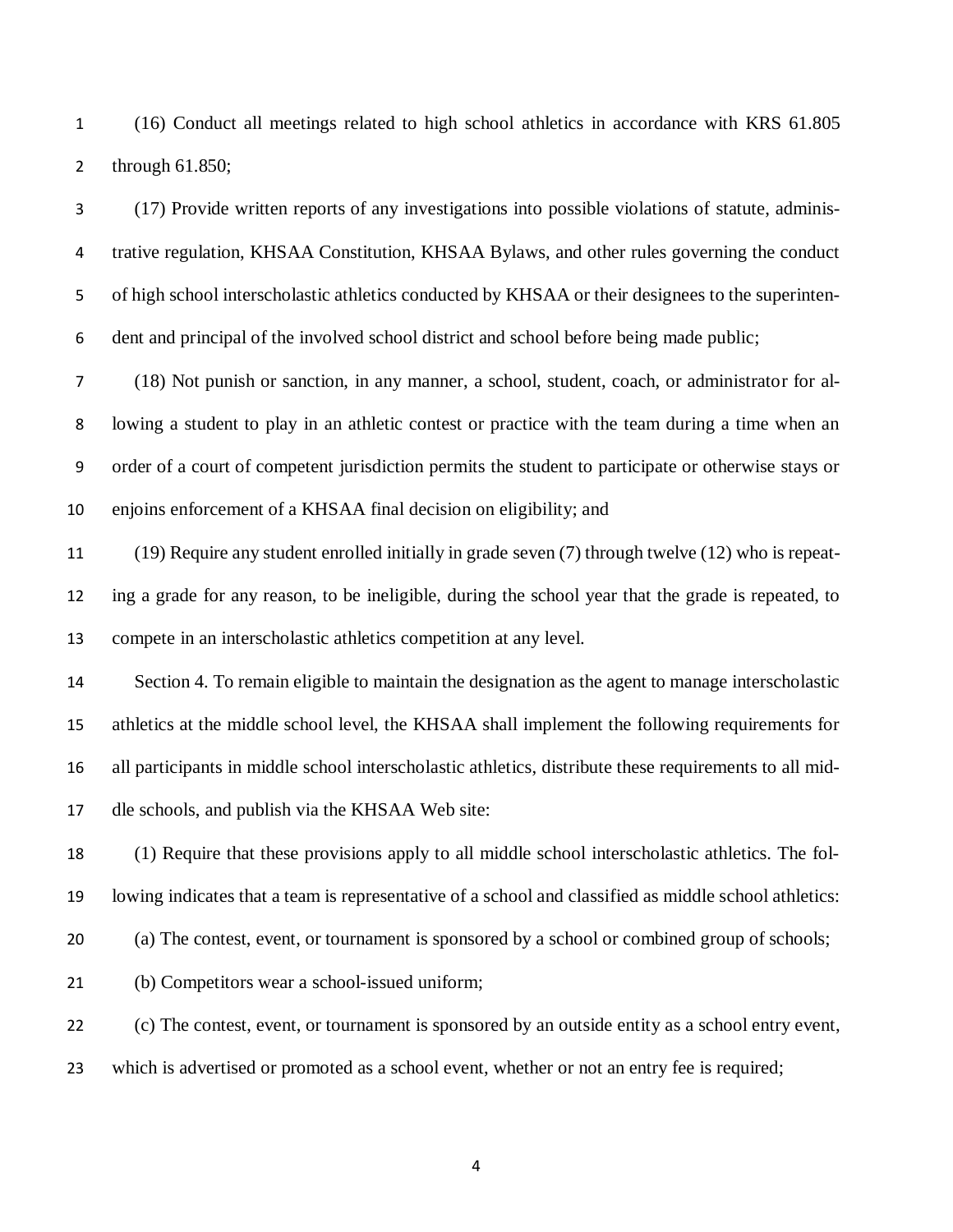(d) A school entity pays an entry fee, for the student or team, including payment by booster organizations;

 (e) A school representative accompanies the student-athlete or transports the student-athlete to the contest, event, or tournament;

 (f) A designated or hired member of a school coaching staff, whether paid or unpaid, is present and offering instruction, advice, evaluation, or refinement of skills or exercising other duties de-fined as coaching within the sport rules;

 (g) Transportation to or from the contest, event, or tournament utilizes school provided or ap-proved transportation;

 (h) Competitors in the contest, event, or tournament wear apparel identifying them by the name of the school, including the formal name, informal name, or team nickname;

 (i) Competitors in the contest, event, or tournament are provided promotional or other resources by the school including school media recognition, signage, and items indicative of school repre-sentation;

 (j) Competition in a contest, event, or tournament has, in any form, jurisdiction of the local school board or school-based decision-making body, including financial or other approval control; or

 (k) Competition in a contest, event, or tournament is covered by any school or school system provided or procured insurance policy;

 (2) Require that any head or assistant coach, whether paid or unpaid, desiring to coach inter-scholastic athletics at the middle school level:

22 (a) Meet the requirements of KRS  $156.070(2)(f)2$ .;

(b) Meet the requirements of KRS 160.380(4) and (6); and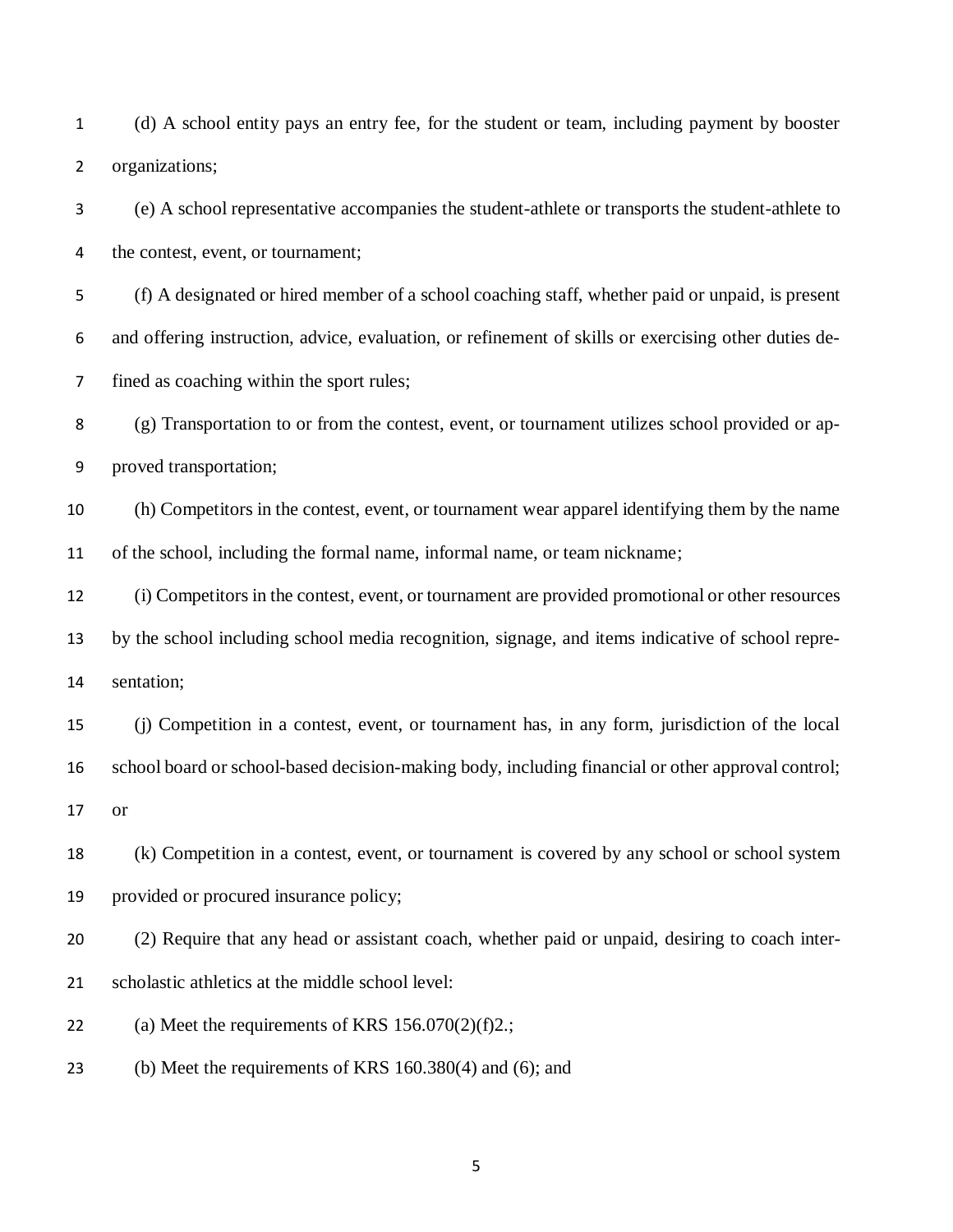(c) Provide to the school documentation of successful completion of a C.P.R. course including the use of an automatic external defibrillator and the first aid training, conducted by an instructor or program approved by a college or university, the American Red Cross, the American Heart Association, or other bona fide accrediting agency that is approved by the KHSAA based upon industry standards. The initial certification shall use in-person instruction and certification shall be updated as required by the approving agency;

 (3) Require adherence to the following items regarding safety, sports medicine, and risk mini-mization for all interscholastic athletics at the middle school level:

 (a) Each student, before trying for a place on a middle school athletic team, shall provide an annual medical examination, in accordance with KRS 156.070(2)(d), and shall use the KHSAA form PPE;

 (b) All participants at the middle school level shall adhere to all sports medicine and risk mini- mization policies in use at the high school level that may be supplemented by the school, school district, conference, or association including:

#### 1. Heat index and heat illness programs;

2. Wrestling weight management programs;

 3. Concussion and other head injury policies including policies for minimizing impact exposure and concussion risks;

4. The following football drill work and practice activity limitations:

a. Football contact and non-contact practice shall use the appropriate clothing and equipment

for the level of drill, including:

(i) A drill conducted in helmets-only shall be a Level 0, air, or Level 1, bags;

(ii) A drill conducted in shells (shorts, shoulder pads, and helmets) shall be a non-contact drill;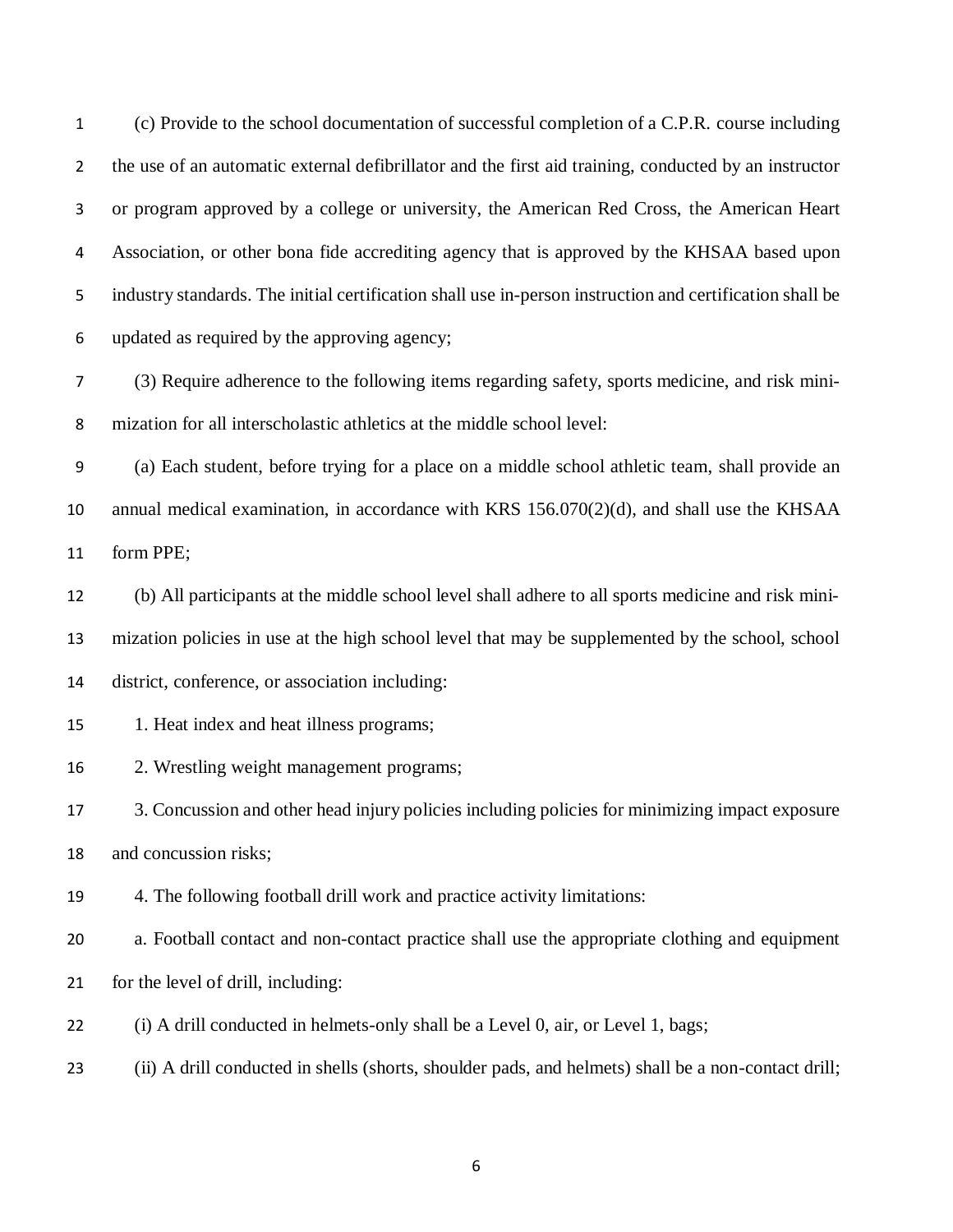| and |
|-----|
|     |

| $\overline{2}$ | (iii) A contact drill shall be conducted in full equipment;                                            |
|----------------|--------------------------------------------------------------------------------------------------------|
| 3              | b. Middle school football shall practice a minimum of eleven (11) days before engaging another         |
| 4              | group or opponent in full contact, using the following minimum schedule:                               |
| 5              | $(i)$ Five $(5)$ days in helmets;                                                                      |
| 6              | (ii) Followed by three (3) days in helmets and shoulder pads; and                                      |
| 7              | (iii) Concluding with three (3) days in full equipment practice; and                                   |
| 8              | c. Contact drills shall not be conducted more than twenty-one (21) days before the first regular-      |
| 9              | season contest;                                                                                        |
| 10             | d. Beginning July 1, 2020, the first regular season interscholastic contest shall not be played        |
| 11             | before the Saturday preceding seven (7) of the National Federation of High Schools Standardized        |
| 12             | Procedure for Numbering Calendar Weeks;                                                                |
| 13             | 5. The following baseball pitching limitations shall apply to all interscholastic play at the middle   |
| 14             | school level including scrimmages, regular season, and post season games:                              |
| 15             | a. The pitch count shall be based on pitches thrown for strikes (including foul balls), balls, balls   |
| 16             | in play, and outs;                                                                                     |
| 17             | b. Warm-up pitches allowed before each inning, warm-up pitches allowed by the umpire in case           |
| 18             | of injury or game delay, and plays attempted against the batter-runner or any runner at first, second, |
| 19             | or third base shall not count against this limit;                                                      |
| 20             | c. A pitcher at any level who reaches the pitch count limit in the middle of an at-bat shall be        |
| 21             | allowed to finish that hitter;                                                                         |
| 22             | d. The required calendar rest shall begin on the day following the date on which the game began,       |
| 23             | or a resumed game began regardless of the conclusion time of the game; and                             |
|                |                                                                                                        |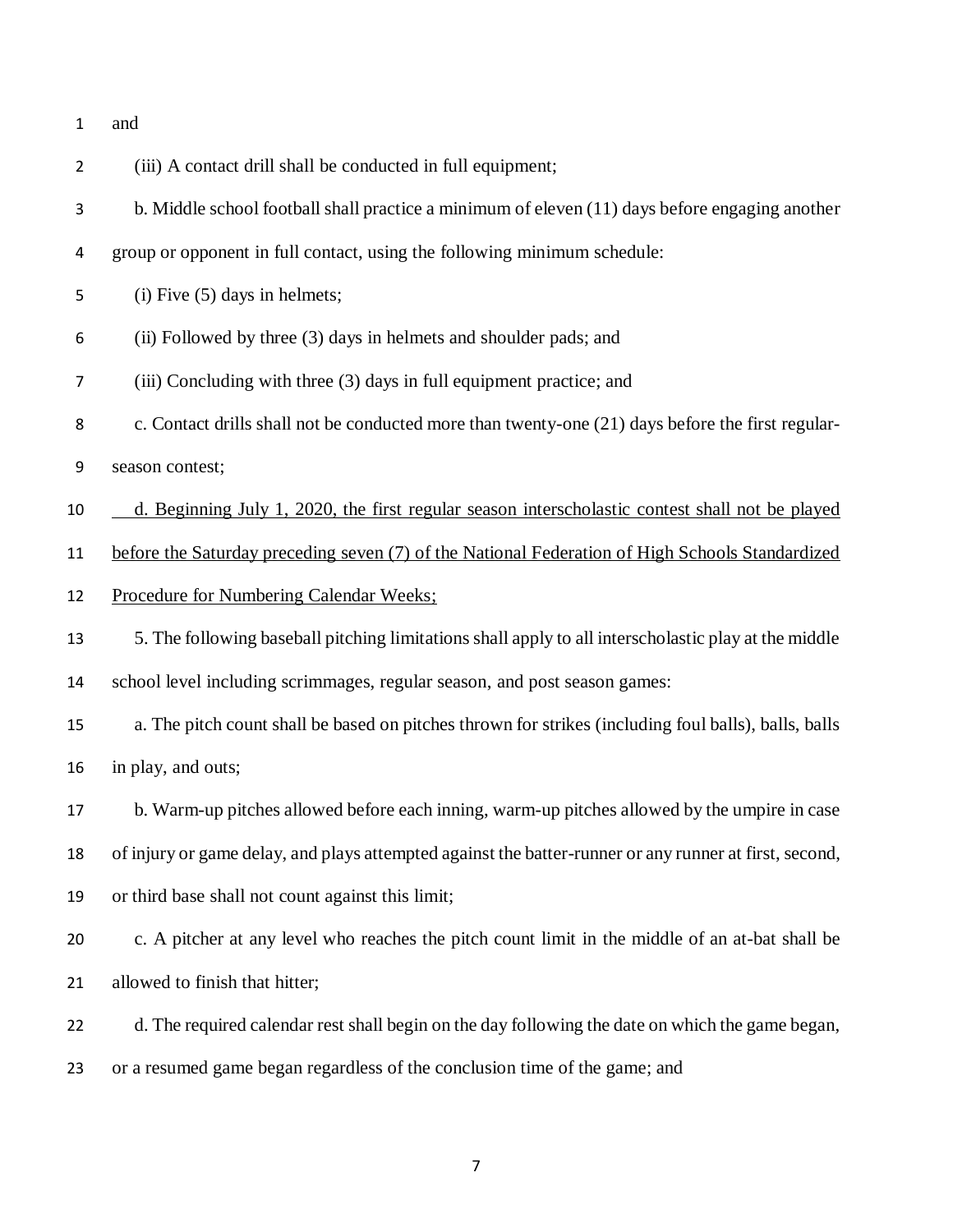- e. The rest periods shall be based on the following total pitches:
- (i) Maximum pitches eighty-five (85);
- (ii) Fifty-six (56) pitches or more three (3) calendar days rest;
- (iii) Thirty-six (36) to fifty-five (55) pitches two (2) calendar days rest;
- (iv) Twenty (20) to thirty-five (35) pitches one (1) calendar day rest; and
- (v) One (1) to nineteen (19) pitches no mandated rest;

 6. Students seeking to play or practice, including scrimmages, regular season, and post season games, in the sport of fastpitch softball, shall be required to wear face protection, commercially manufactured for softball facial protection and worn as intended by the manufacturer, when play-ing the positions of first base, third base, and pitcher; and

- 7. Teams participating in middle school athletics as defined by subsection (1) of this section shall use KHSAA licensed officials in the sports of baseball, basketball, field hockey, football, soccer, softball, and volleyball;
- (4) Create a permanent Middle School Athletics Advisory Committee. This committee shall:
- (a) Be autonomous with respect to the Board of Control of the KHSAA;

(b) Be composed of no less than three (3) middle school representatives from each Supreme

Court district as well as no less than three (3) at large representatives from throughout the state;

 (c) Provide an opportunity for nonprofit athletic groups, parents, and others to participate and provide input on the sport, athletic event, or athletes involved in interscholastic activities through local school districts;

 (d) Meet not less than twice annually to review current programs and policies, make recommendations for improvements to and participation in middle school interscholastic activities, as well as any changes in statute, administrative regulation, or policy related to middle school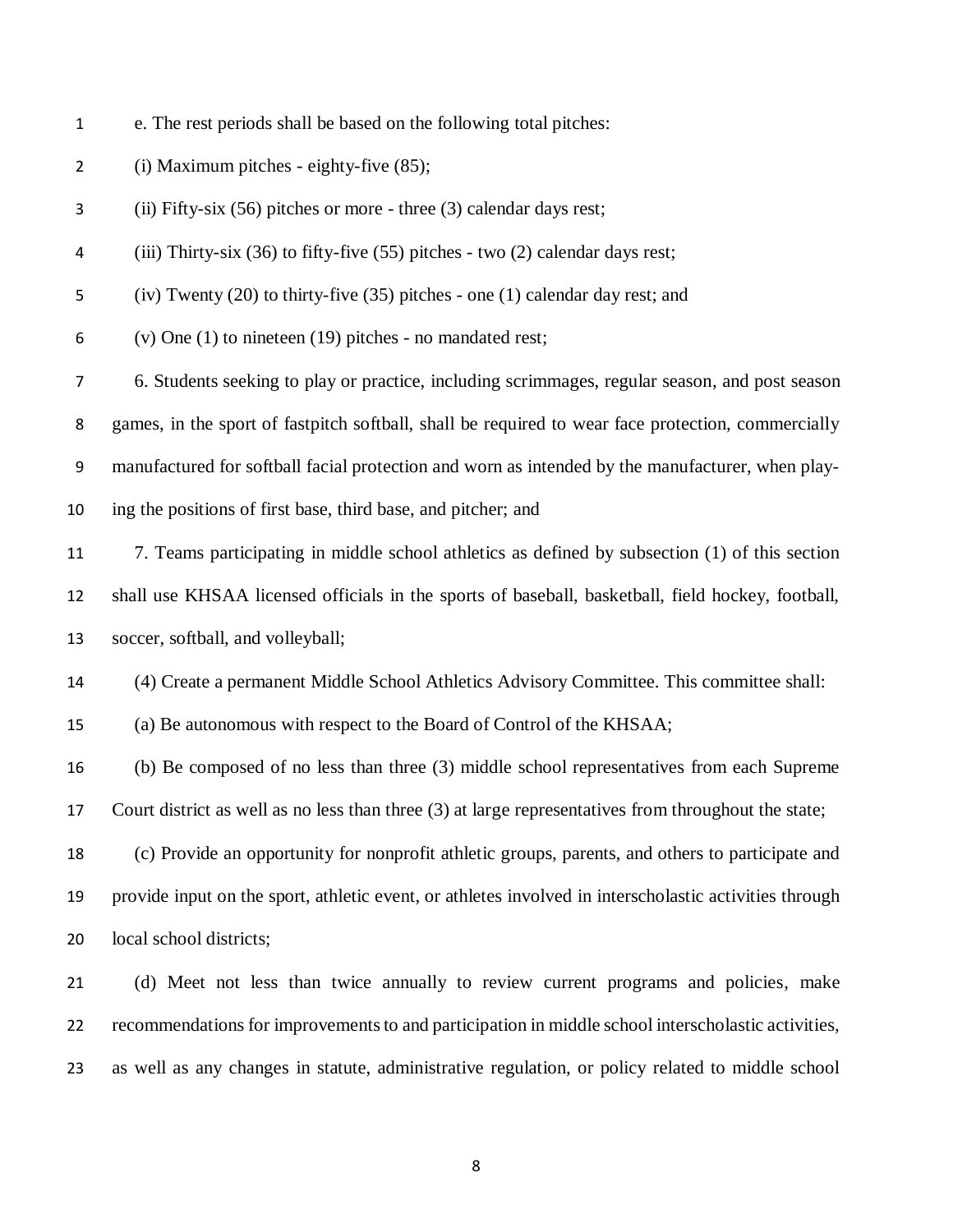interscholastic athletics, and assist in the development of model guidelines for schools, districts, conferences, and associations to be used in implementing a middle school athletic program; and (e) Report regularly, not less than annually, to the commissioner of the KHSAA and issue, in conjunction with the commissioner, a formal written report annually to the KBE with recommen- dations for changes in statute, administrative regulation, or policy; (5) Require any organization conducting a school-based event at the middle school level to submit the following, which shall be published and listed on the KHSAA Web site: (a) Annual financial reports of all sanctioned and approved events sponsored by the organiza- tion; and (b) Documentation of financial accountability including verification of federal status and tax documents including an annual IRS Form 990; (6) Provide notice to the middle schools related to any program conducted by KHSAA related to educating school administrators about the provisions of 20 U.S.C. 1681, Title IX; (7) Provide educational materials and a mechanism to facilitate the monitoring and tracking capabilities for the middle schools to ensure compliance with the provisions of KRS 160.445 and other requirements for coaches at the middle school level; (8) Require any student enrolled initially in grade five (5) through eight (8) who is repeating a grade for any reason, to be ineligible, during the school year that the grade is repeated, to compete in interscholastic athletics competition at any level; (9) Require that any student who turns: (a) Fifteen (15) years of age before August 1 of the current school year shall not be eligible for interscholastic athletics in Kentucky in competition against students exclusively enrolled in grades eight (8) and below;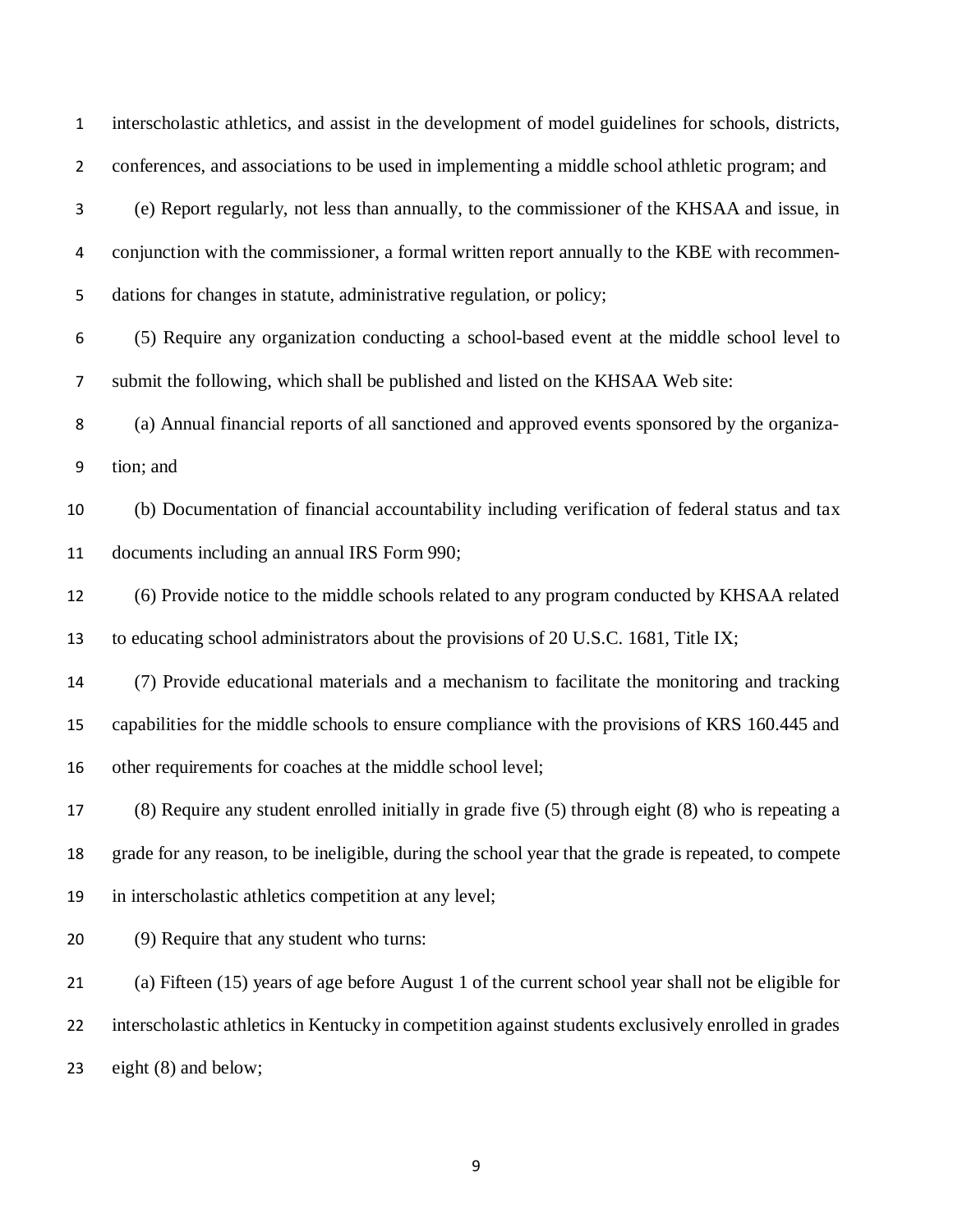| $\mathbf{1}$   | (b) Fourteen (14) years of age before August 1 of the current year shall not be eligible for         |
|----------------|------------------------------------------------------------------------------------------------------|
| $\overline{2}$ | interscholastic athletics in Kentucky in competition against students exclusively enrolled in grades |
| 3              | seven (7) and below; and                                                                             |
| 4              | (c) Thirteen (13) years of age before August 1 of the current school year shall not be eligible      |
| 5              | for interscholastic athletics in Kentucky in competition against students exclusively enrolled in    |
| 6              | grades six $(6)$ and below;                                                                          |
| 7              | (10) Require each school, school district, conference, or association of schools to develop rules    |
| 8              | and limitations regarding student participation at the middle school level to include:               |
| 9              | (a) A defined age limitation for participating students;                                             |
| $10\,$         | (b) A policy regarding the participation of students below grade six $(6)$ ;                         |
| 11             | (c) A limitation on practice time before the season in any sport or sport activity which shall not   |
| 12             | exceed the practice time adopted for play at the high school level;                                  |
| 13             | (d) A limitation on the number of school-based scrimmages and regular season, school based           |
| 14             | contests in each sport or sport-activity, which shall not include post season contests and shall not |
| 15             | exceed the allowable number of contests for that sport or sport-activity at the high school level;   |
| 16             | and                                                                                                  |
| 17             | (e) A limitation on the length of the regular competitive season in each sport or sport-activity,    |
| 18             | not including any post season activities, which shall not exceed the length for that sport or sport- |
| 19             | activity at the high school level;                                                                   |
| 20             | (11) Conduct all meetings related to middle school athletics in accordance with KRS 61.805           |
| 21             | through $61.850$ ;                                                                                   |
| 22             | (12) Issue an annual report to the KBE on the status of interscholastic athletics at the middle      |
| 23             | school level, including any recommendations for changes in statute, administrative regulation, or    |
|                |                                                                                                      |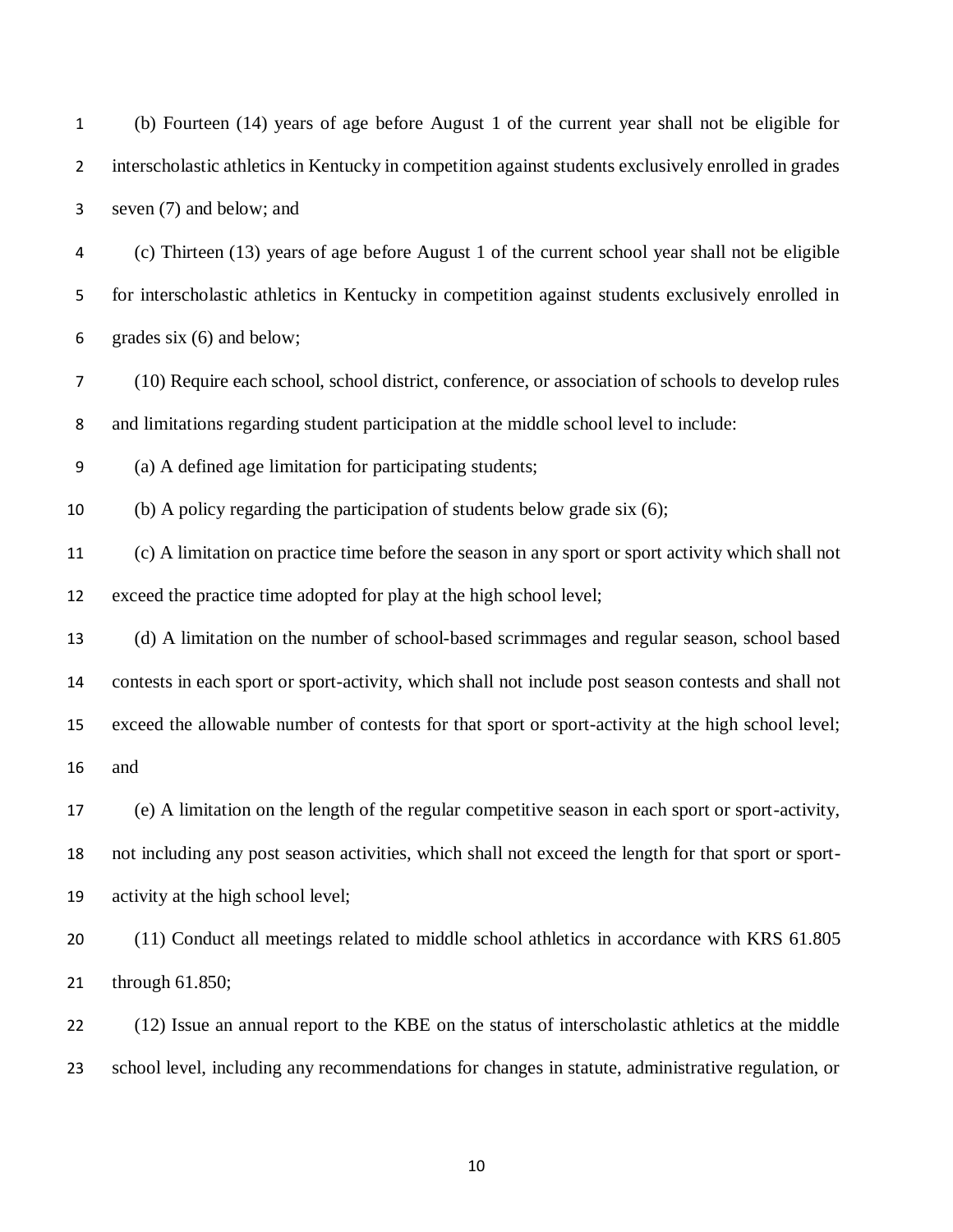| policy; |
|---------|
|         |

 (13) Allow a school or school district to join a conference or association that has developed rules for any particular sport or sport-activity to satisfy the requirements of this administrative regulation; and

 (14) The period of June 25 to July 9, inclusive, shall be a dead period for middle school athletics. During the dead period:

 (a) Students shall not receive coaching or training from school personnel, whether salaried or non-salaried;

(b) School facilities, uniforms, nicknames, transportation, or equipment shall not be used;

(c) School funds shall not be expended in support of interscholastic athletics; and

 (d) A postseason wrap-up activity, celebration, or recognition event relating to a spring sports team at a school may be held.

Section 5. Financial Planning and Review Requirements. (1) KHSAA shall annually submit the

following documents to the KBE by October 31:

(a) Draft budget for the next two (2) fiscal years, including the current year;

(b) End-of-year budget status report for the previous fiscal year;

(c) Revisions to the KHSAA Strategic Plan as a result of an annual review of the plan by the

KHSAA governing body;

 (d) A summary report of operations including summaries of financial, legal, and administrative actions taken and other items ongoing within KHSAA. This report shall also include a summary of items affecting:

 1. Athletic appeals and their disposition, including the name of the individual, grade, school, and the action taken by KHSAA;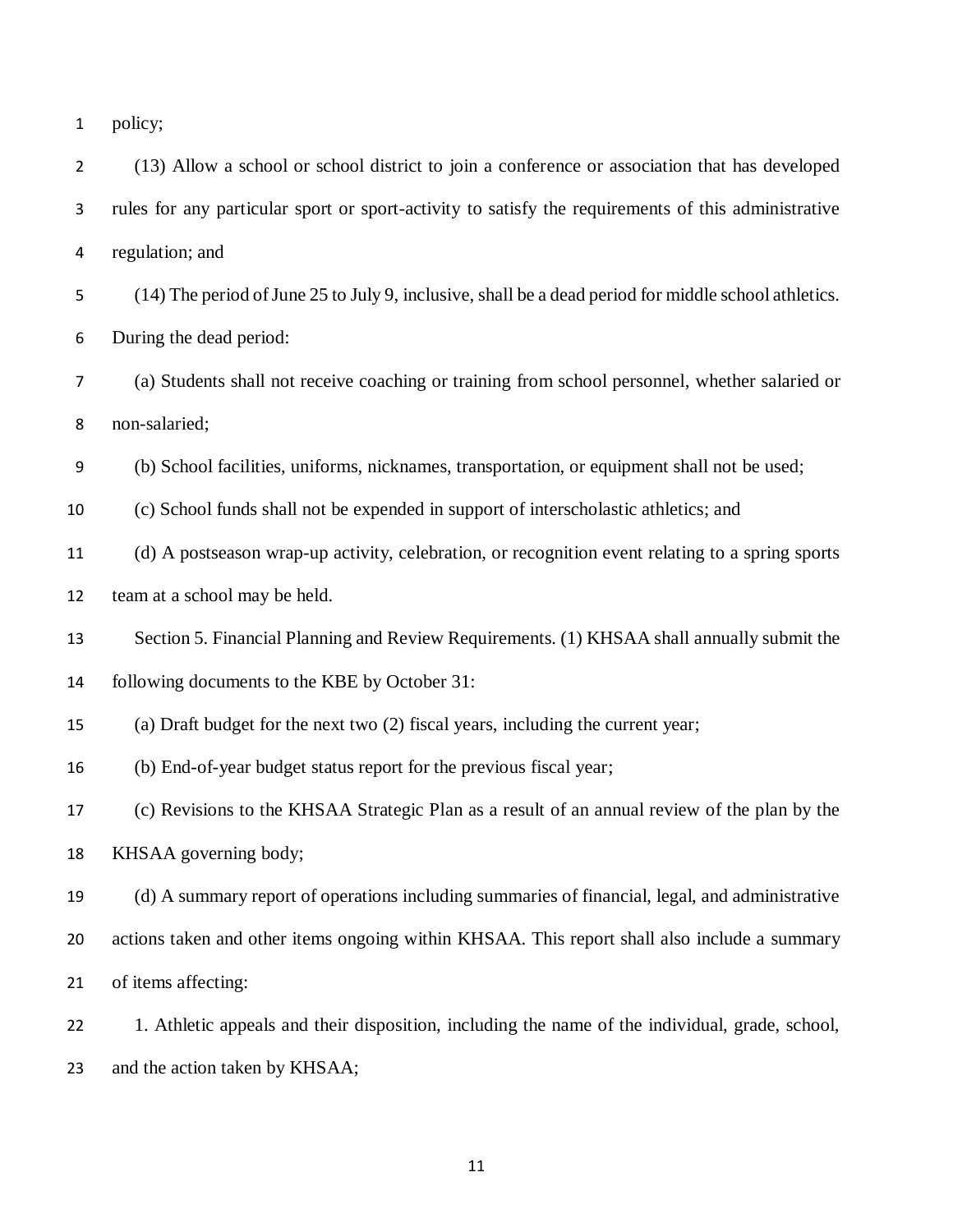| 2. Eligibility rules;<br>1 |  |
|----------------------------|--|
|----------------------------|--|

3. Duties of school officials;

4. Contests and contest limitations;

5. Requirements for officials and coaches; and

6. Results of a biennial review of its bylaws that results in a recommendation for a change,

directing any proposals for change in association rules to be considered for a vote by the member

schools at the next legislative opportunity; and

 (e) A review of all items which have been submitted to the membership for approval through the processes established in the KHSAA Constitution and the result of the voting on those issues.

 (2) The KHSAA shall annually submit at the next meeting of the Kentucky Board of Education following receipt and adoption by the Board of Control, audited financial statements with the KHSAA Commissioner's letter addressing exceptions or notes contained in management correspondence if any.

 Section 6. Forms. The forms incorporated by reference in this administrative regulation shall be filed:

(1) Using the paper form; or

 (2) Using the electronic forms found on the Kentucky High School Athletic Association website at www.khsaa.org.

Section 7. Incorporation by Reference. (1) The following material is incorporated by reference:

(a) "KHSAA Constitution", 6/2017;

21 (b) "KHSAA Bylaws", <u>6/2019</u> [<del>6/2018</del>];

(c) "KHSAA Due Process Procedure", 6/2017;

23 (d) "KHSAA Board of Control and Officials Division Policies",  $6/2019$  [6/2018];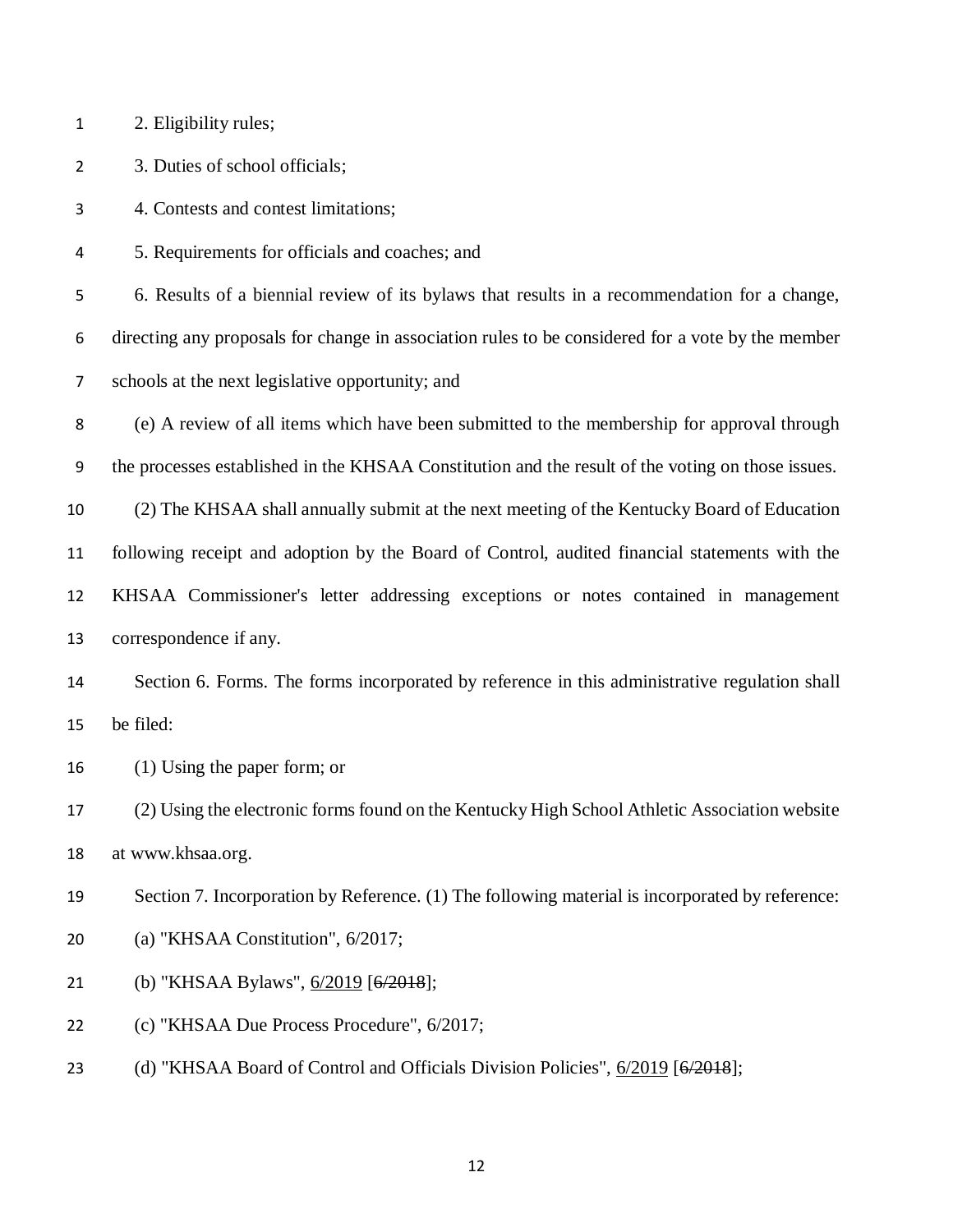| $\mathbf{1}$   | (e) KHSAA Form BA101- Baseball Pitching Limitation", 6/2016;                              |
|----------------|-------------------------------------------------------------------------------------------|
| $\overline{2}$ | (f) KHSAA Form GE01, "Application for Membership", 5/2017;                                |
| 3              | (g) KHSAA Form GE04, "Athletic Participation Form, Parental and Student Consent and Re-   |
| 4              | lease for High School Level (grades 9 - 12) Participation", 7/2019 [4/2015];              |
| 5              | (h) KHSAA Form DP02, "Request for Statutory Waiver of Bylaw 2", 6/2018;                   |
| 6              | (i) KHSAA Form DP06, "Application for Athletic Eligibility for Domestic Students", 6/2019 |
| $\overline{7}$ | $[6/2018]$ ;                                                                              |
| 8              | (j) KHSAA Form DP07, "Application for Athletic Eligibility for Students having J-1 or F-1 |
| 9              | Status", 7/2019 [8/2017];                                                                 |
| 10             | (k) KHSAA Form DP08, "Application for Non U.S. Student Athletic Eligibility for Students  |
| 11             | Not having J-1/F-1 Status ", 7/2019 [8/2017];                                             |
| 12             | (1) KHSAA Form DP16, "Request for Waiver of 20 Day Notice", 6/2018;                       |
| 13             | (m) KHSAA Form DP17, "Add. Info for Appeal", 6/2018;                                      |
| 14             | (n) KHSAA Form DP18 "Waiver $-15$ Day Exceptions", $6/2018$ ;                             |
| 15             | (o) "KHSAA Form GE14- Contract for Athletic Contests", 8/2017;                            |
| 16             | (p) "KHSAA Form GE19-Title IX Procedures Verification", 5/2011;                           |
| 17             | (q) KHSAA Form GE20, "Heat Index Measurement and Record", 4/2014;                         |
| 18             | (r) KHSAA Form PPE/Physical Exam, "PPE- Physical Exam History/Physician Clearance         |
| 19             | Form (Grades 6 - 12)", $\frac{7}{2019}$ [4/2015];                                         |
| 20             | (s) KHSAA Form PPE/Supplemental, "PPE- Physical Exam History Supplemental Form for        |
| 21             | Athletes With Special Needs (Grades 6 - 12)", 7/2019 [4/2015]; and                        |
| 22             | (t) "KHSAA Form MS01- Athletic Participation Parental and Student Consent and Release for |
| 23             | Middle School (grades 5-8) Participation", 4/2015.                                        |
|                |                                                                                           |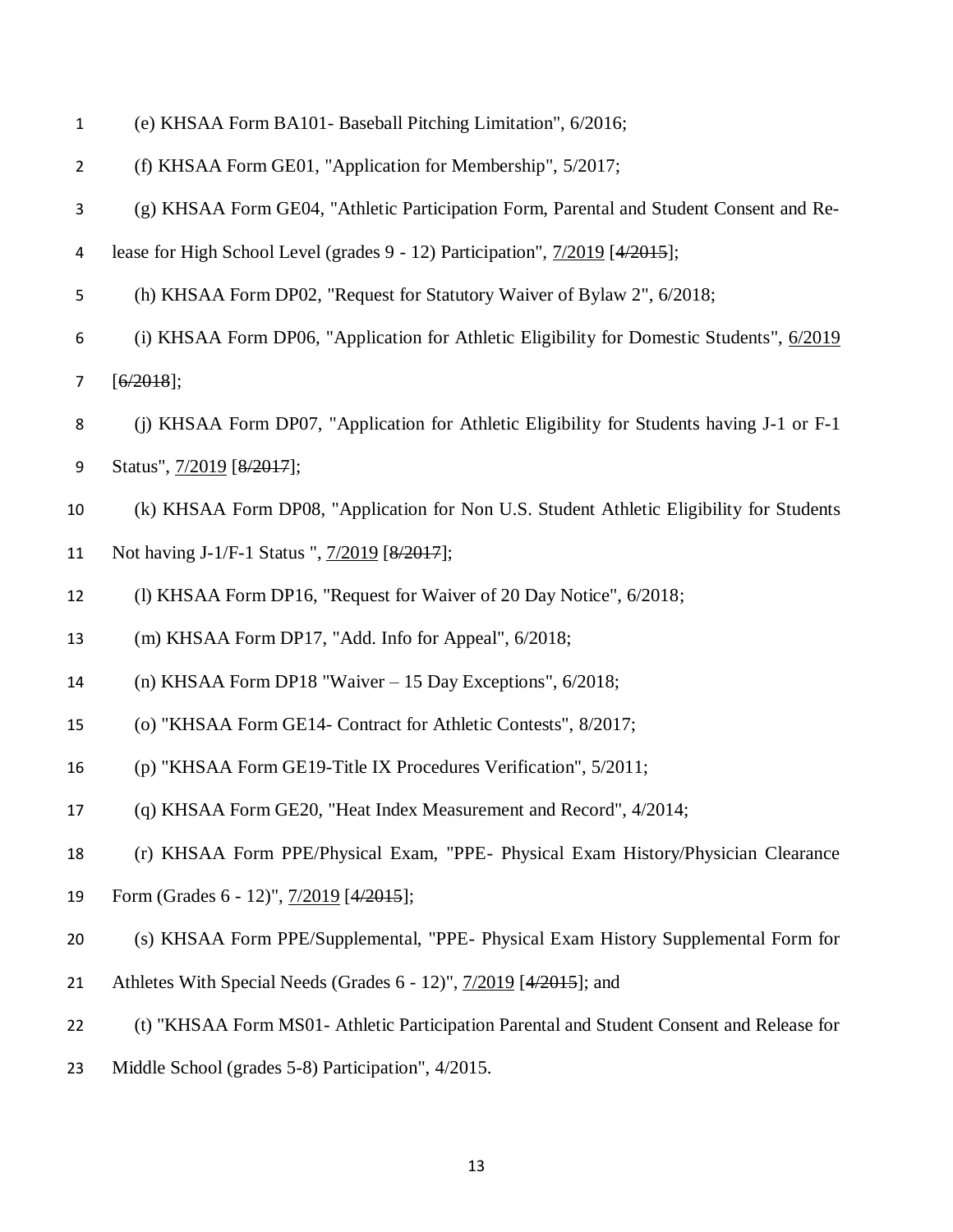(2) This material may be inspected, copied, or obtained, subject to applicable copyright law, at the Office of Legal, Legislative and Communication Services, Department of Education, 5th Floor, 300 Sower Blvd, Frankfort, Kentucky 40601, Monday through Friday, 8 a.m. to 4:30 p.m.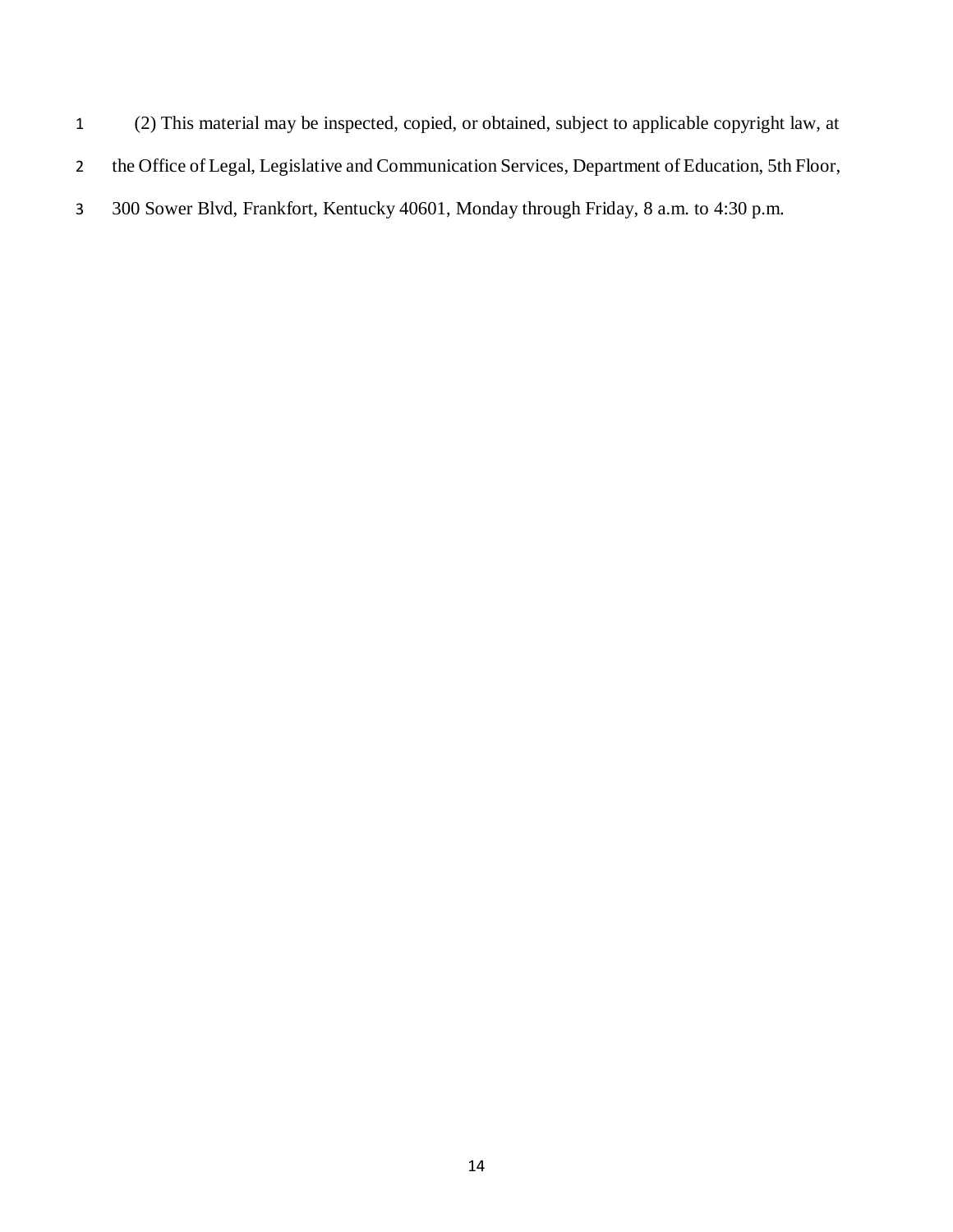This is to certify that the chief state school officer has reviewed and recommended this administrative regulation prior to its adoption by the Kentucky Board of Education, as required by KRS 156.070(5).

\_\_\_\_\_\_\_\_\_\_\_\_\_\_\_\_\_\_\_\_\_\_\_\_\_ \_\_\_\_\_\_\_\_\_\_\_\_\_\_\_\_\_\_\_\_\_\_\_\_\_\_\_\_\_\_\_\_\_\_\_\_

\_\_\_\_\_\_\_\_\_\_\_\_\_\_\_\_\_\_\_\_\_\_\_\_\_ \_\_\_\_\_\_\_\_\_\_\_\_\_\_\_\_\_\_\_\_\_\_\_\_\_\_\_\_\_\_\_\_\_\_\_\_ (Date) Wayne D. Lewis Jr., Ph.D. Interim Commissioner of Education

(Date) Hal Heiner, Chairperson Kentucky Board of Education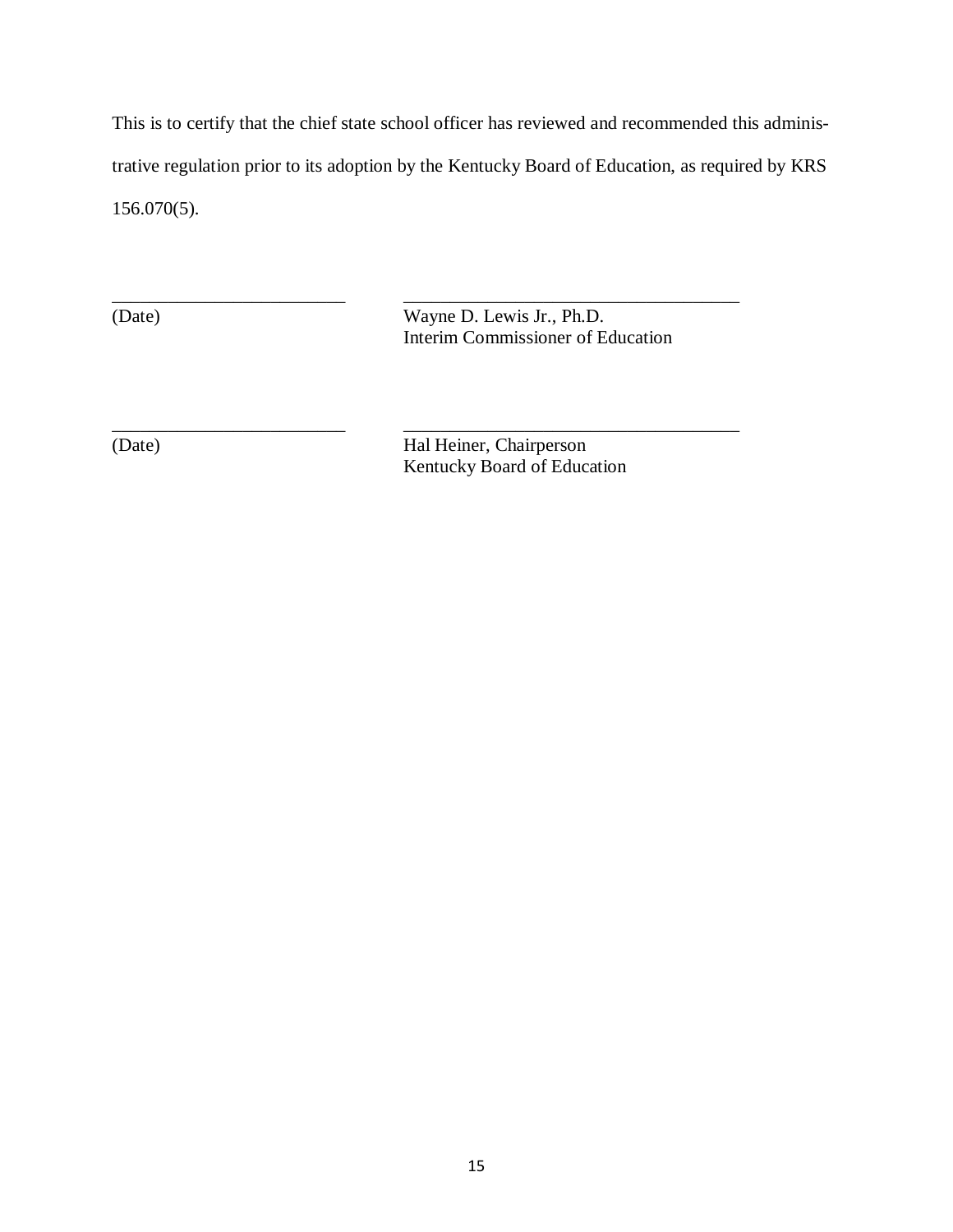PUBLIC HEARING AND PUBLIC COMMENT PERIOD: A public hearing on this proposed administrative regulation shall be held on July 29, 2019 at 10:00 a.m. in the State Board Room, 5<sup>th</sup> Floor, 300 Sower Blvd, Frankfort, Kentucky. Individuals interested in being heard at this meeting shall notify this agency in writing five working days prior to the hearing, of their intent to attend. If no notification of intent to attend the hearing is received by that date, the hearing may be canceled. This hearing is open to the public. Any person who wishes to be heard will be given an opportunity to comment on the proposed administrative regulation. A transcript of the public hearing will not be made unless a written request for a transcript is made. If you do not wish to be heard at the public hearing, you may submit written comments on the proposed administrative regulation. Written comments shall be accepted through July 31, 2019.

CONTACT PERSON: Deanna Durrett, General Counsel, Kentucky Department of Education, 300 Sower Boulevard, 5<sup>th</sup> Floor, Frankfort, Kentucky, 40601, phone 502-564-4474, fax 502-564-9321; email [regcomments@education.ky.gov](mailto:regcomments@education.ky.gov)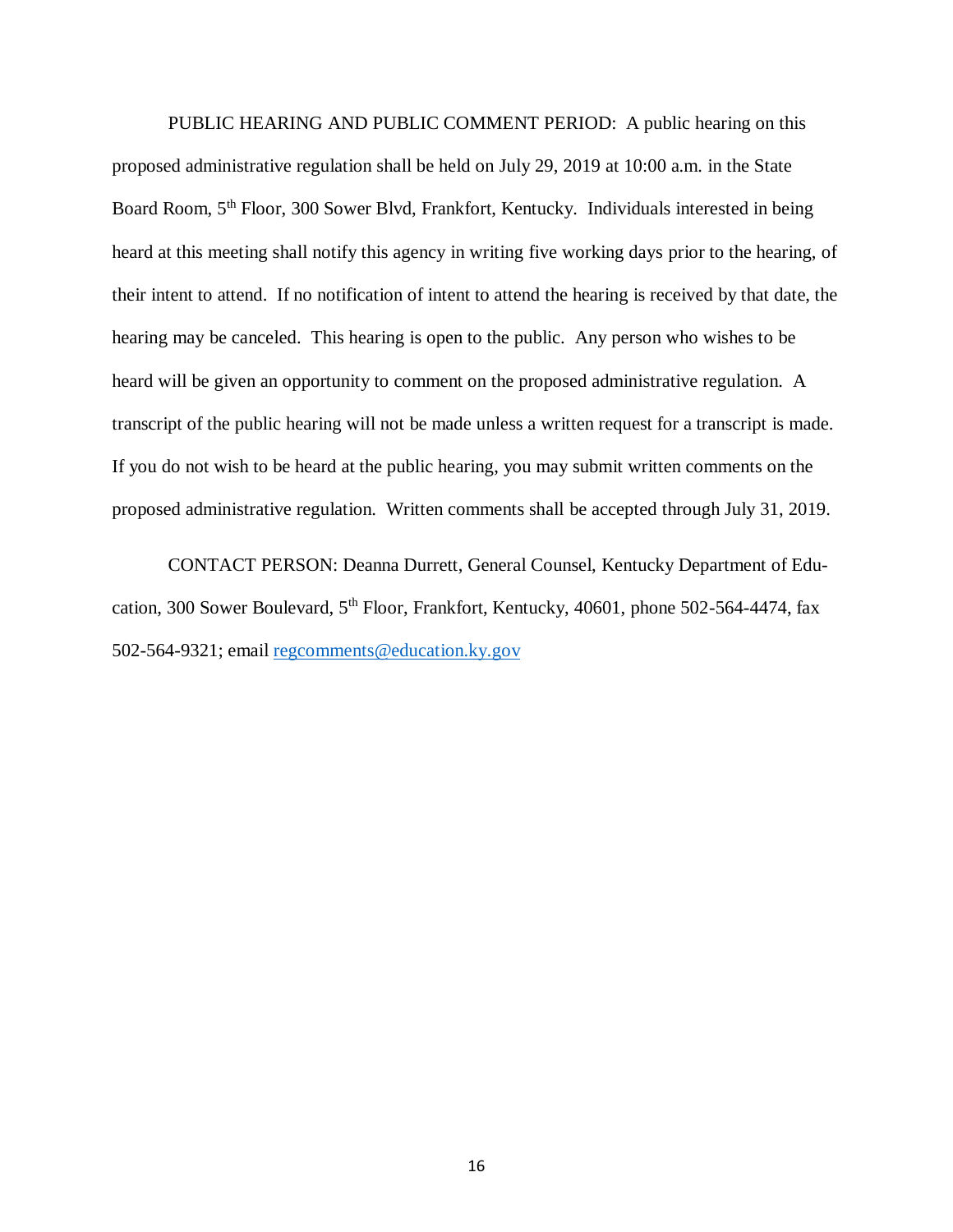## REGULATORY IMPACT ANALYSIS AND TIERING STATEMENT

| <b>Regulation Number:</b> | 702 KAR 7:065  |
|---------------------------|----------------|
| Contact Person:           | Deanna Durrett |
| Phone number:             | 502-564-4474   |

(1) Provide a brief summary of:

(a) What this administrative regulation does: KRS 156.070 requires the Kentucky Board of Education (KBE) to manage and control the common schools, including interscholastic athletics in the schools, and authorizes the KBE to designate an agency to manage athletics. This regulation designates the Kentucky High School Athletic Association (KHSAA) as the agent to manage high school and middle school interscholastic athletics, and incorporates by reference the bylaws, procedures and rules governing interscholastic sports.

(b) The necessity of this administrative regulation: This regulation is necessary to designate the agency to provide the day-to-day management activities of interscholastic athletics in Kentucky; to set forth the financial, planning and review processes governing the agent; and to incorporate by reference the bylaws, procedures and rules of the agency.

(c) How this administrative regulation conforms to the content of the authorizing statutes: The regulation designates the agency to manage interscholastic athletics, as authorized by the authorizing statute, and outlines the conditions under which this authority is granted.

(d) How this administrative regulation currently assists or will assist in the effective administration of the statutes: It designates the KHSAA as the agent to manage interscholastic athletics in the schools and districts at the high school and middle school levels, and publishes changes in bylaws, procedures and rules for affected schools and districts.

(2) If this is an amendment to an existing administrative regulation, provide a brief summary of:

(a) How the amendment will change this existing administrative regulation: These amendments make changes to the documents incorporated by reference, including the bylaws to make the transfer rule sport specific (in terms of the period of ineligibility), add bullying as set forth in KRS 158.148 as an exception to the transfer rule, to allow schools the local decision capability on whether to allow practice or participation while a decision is under review, and specify the consequences of receiving improper benefits such as housing. These changes were adopted by the annual KHSAA Delegate Assembly.

(b) The necessity of the amendment to this administrative regulation: Pursuant to the KHSAA Constitution, which is incorporated by reference in this regulation, the members are required to have an annual meeting to discuss and recommend any needed changes to the Constitution and Bylaws. While they are not required to make changes to the Constitution and Bylaws, changes must be made through this process. This amendment incorporates changes approved at the annual meeting of the Delegate Assembly. This amendment also is necessary to designate the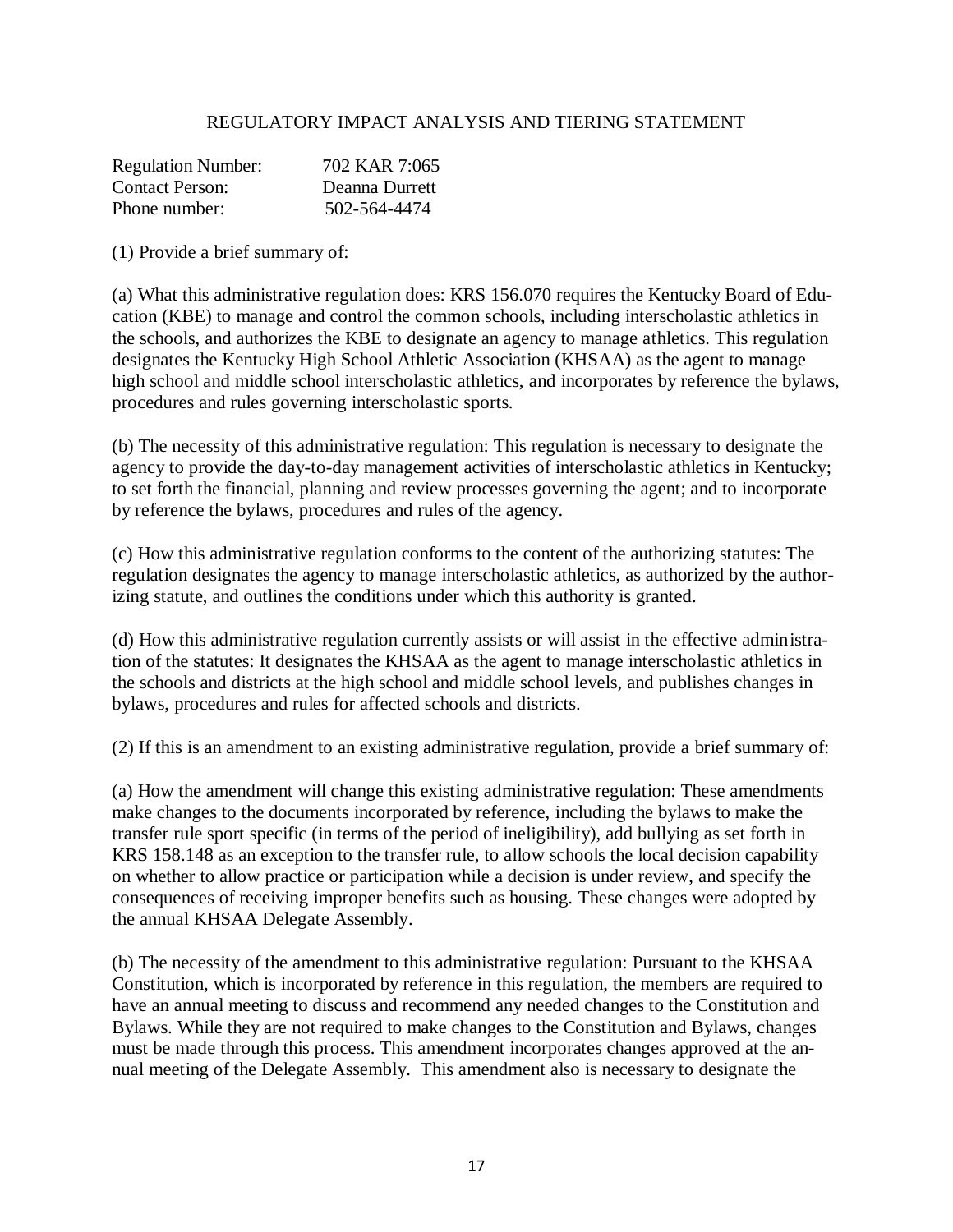KHSAA as the agent to manage interscholastic athletics at the high school and middle school level.

(c) How the amendment conforms to the content of the authorizing statutes: The statute authorizes the KBE to designate an agency to manage interscholastic athletics in the common schools. The regulation designates the KHSAA as that agent at both the high school and middle school levels, and incorporates by reference the KHSAA Handbook, which consists of the KHSAA Constitution, Bylaws, Due Process Procedure, and Board of Control Policies to provide rules and guidance to the member schools and districts governing sporting events. The amendments in the Bylaws are made annually, according to the process outlined in the Constitution, and reflect input given by member schools and districts on changes that need to be made to provide a sounder structure of governance.

(d) How the amendment will assist in the effective administration of the statutes: See (c) above.

(3) List the type and number of individuals, businesses, organizations, or state and local governments affected by this administrative regulation: 173 School Districts

(4) Provide an assessment of how the above group or groups will be impacted by either the implementation of this administrative regulation, if new, or by the change if it is an amendment: There will be little impact because of the nature of the changes to the regulation. There are requirements that continue to be placed on schools and coaching personnel, however the training required to meet these requirements will be provided at no costs to the schools or the coaching personnel.

(5) Provide an estimate of how much it will cost to implement this administrative regulation:

(a) Initially: Minimal

(b) On a continuing basis: None

(6) What is the source of the funding to be used for the implementation and enforcement of this administrative regulation: KHSAA is funded through membership dues, as well as from gate receipts and sponsorships related to the various state championships.

(7) Provide an assessment of whether an increase in fees or funding will be necessary to implement this administrative regulation, if new, or by the change if it is an amendment: None

(8) State whether or not this administrative regulation establishes any fees or directly or indirectly increases any fees: None

(9) TIERING: Is tiering applied? (Explain why tiering was or was not used) Tiering was not appropriate in this administrative regulation because the administrative regulation applies equally to all school districts.